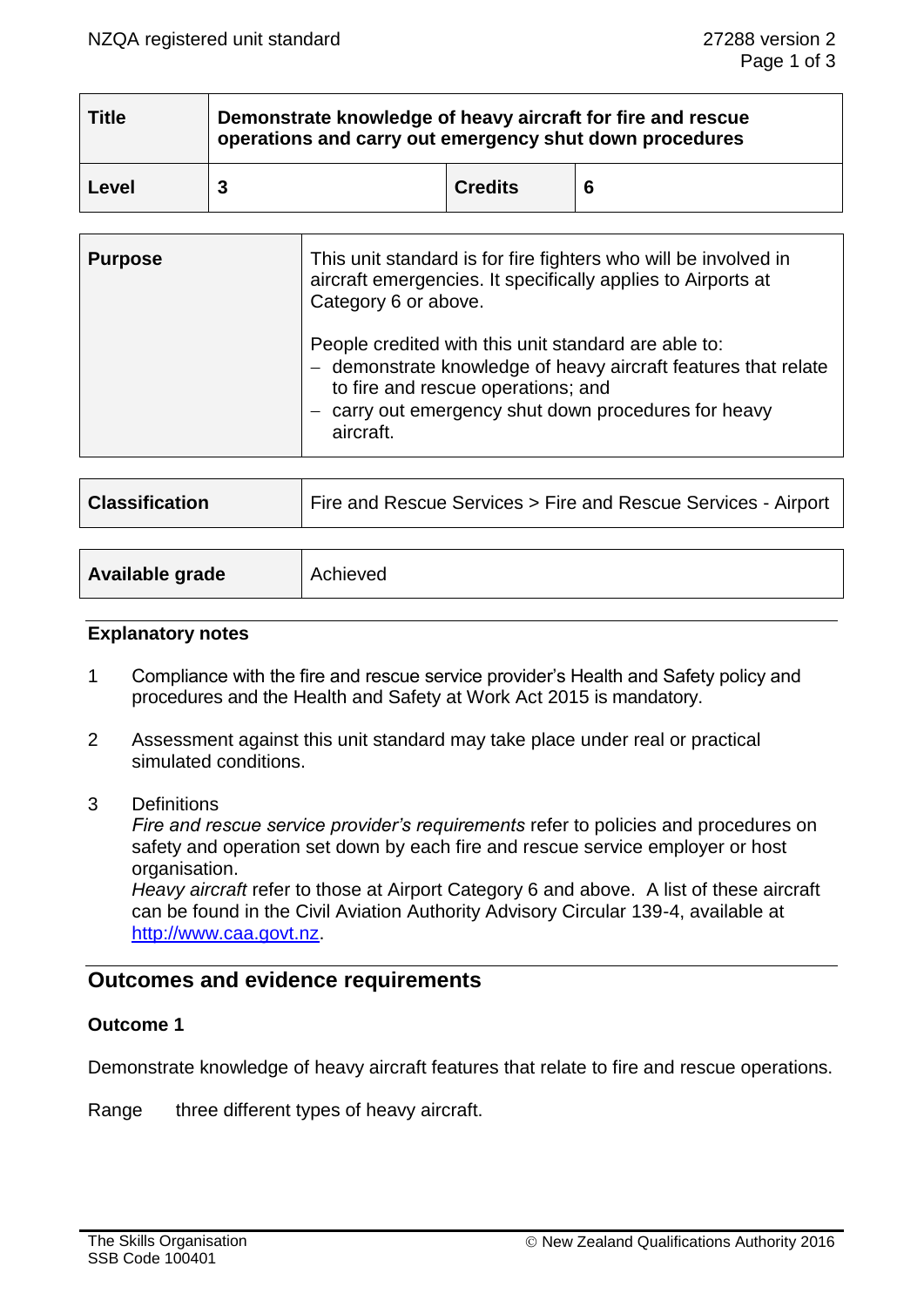# **Evidence requirements**

1.1 Identify and describe aircraft components in accordance with the fire and rescue service provider's requirements.

> Range engine types, fuselage, flight deck, fuel tanks, hydraulic systems, oxygen system, emergency slides and activating systems, fire protection or detection system.

- 1.2 Describe the location and operation of aircraft emergency exits, cargo compartment doors, and aircraft operating mechanisms in accordance with the fire and rescue service provider's requirements.
- 1.3 Describe aircraft internal configurations in accordance with the fire and rescue service provider's requirements.
- 1.4 Describe the location of break-in points and fire access panels in accordance with the fire and rescue service provider's requirements.
- 1.5 Explain potential hazards from the control surfaces of heavy aircraft in accordance with the fire and rescue service provider's requirements.
	- Range may include but is not limited to ailerons, rudders, elevators, flaps.

## **Outcome 2**

Carry out emergency shut down procedures for heavy aircraft.

#### **Evidence requirements**

2.1 Carry out aircraft emergency shut down procedures in accordance with the fire and rescue service provider's requirements.

Range engines, auxiliary power units, batteries, fuel shutoffs.

| <b>Replacement information</b> | This unit standard and unit standard 27287 replaced unit<br>standard 3331 |
|--------------------------------|---------------------------------------------------------------------------|
|                                |                                                                           |

| <b>Planned review date</b> | 31 December 2021 |
|----------------------------|------------------|
|                            |                  |

### **Status information and last date for assessment for superseded versions**

| <b>Process</b> | <b>Version</b> | <b>Last Date for Assessment</b><br><b>Date</b> |                  |
|----------------|----------------|------------------------------------------------|------------------|
| Registration   |                | 17 June 2011                                   | 31 December 2019 |
| Review         | റ              | 16 June 2016                                   | N/A              |